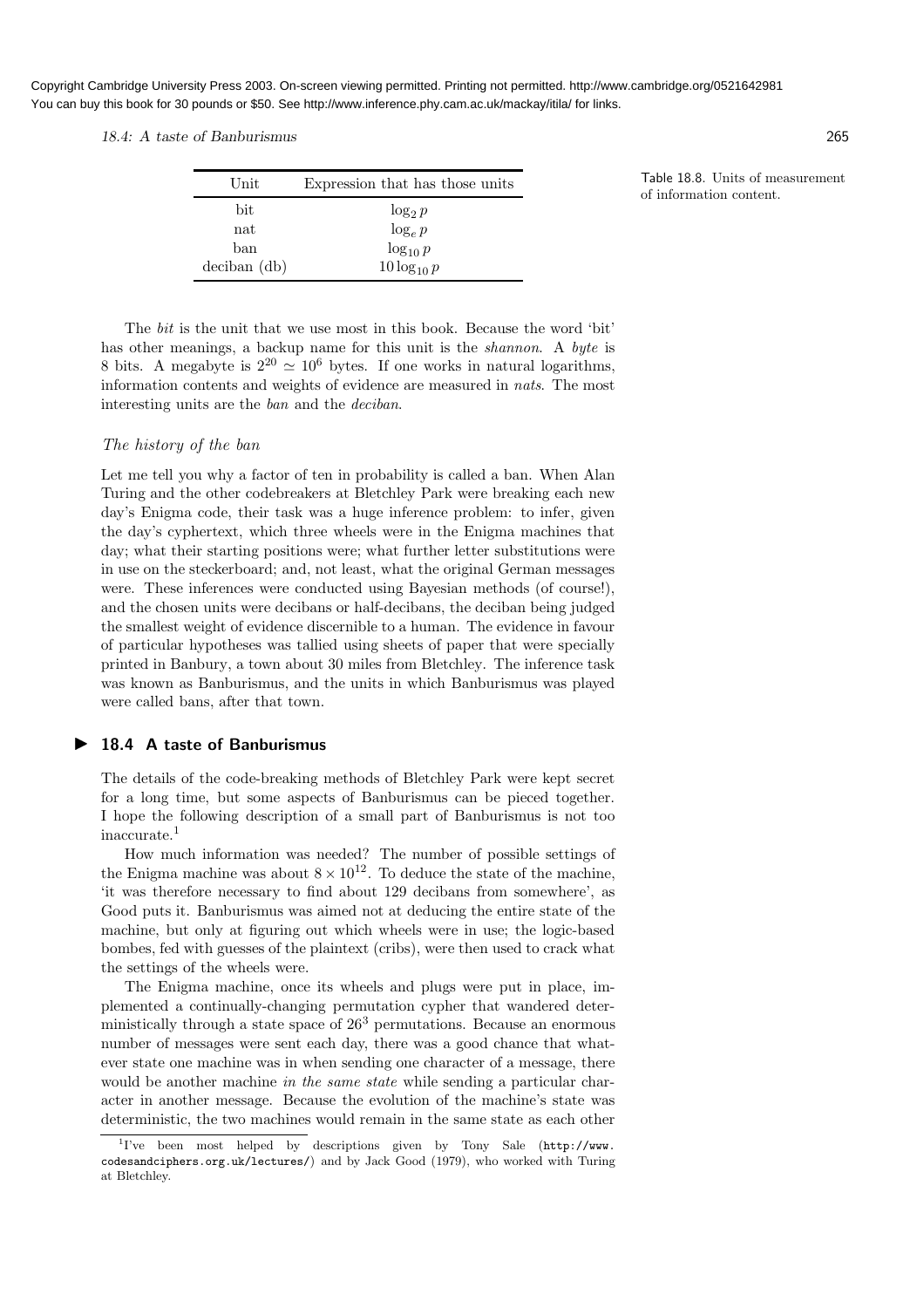$18 -$  Crosswords and Codebreaking

for the rest of the transmission. The resulting correlations between the outputs of such pairs of machines provided a dribble of information-content from which Turing and his co-workers extracted their daily 129 decibans.

# How to detect that two messages came from machines with a common state sequence

The hypotheses are the null hypothesis,  $\mathcal{H}_0$ , which states that the machines are in different states, and that the two plain messages are unrelated; and the 'match' hypothesis,  $\mathcal{H}_1$ , which says that the machines are in the same state, and that the two plain messages are unrelated. No attempt is being made here to infer what the state of either machine is. The data provided are the two cyphertexts  $x$  and  $y$ ; let's assume they both have length  $T$  and that the alphabet size is  $A$  (26 in Enigma). What is the probability of the data, given the two hypotheses?

First, the null hypothesis. This hypothesis asserts that the two cyphertexts are given by

$$
\mathbf{x} = x_1 x_2 x_3 \dots = c_1(u_1) c_2(u_2) c_3(u_3) \dots \tag{18.17}
$$

and

$$
\mathbf{y} = y_1 y_2 y_3 \dots = c'_1(v_1) c'_2(v_2) c'_3(v_3) \dots, \tag{18.18}
$$

where the codes  $c_t$  and  $c'_t$  are two unrelated time-varying permutations of the alphabet, and  $u_1u_2u_3\ldots$  and  $v_1v_2v_3\ldots$  are the plaintext messages. An exact computation of the probability of the data  $(x, y)$  would depend on a language model of the plain text, and a model of the Enigma machine's guts, but if we assume that each Enigma machine is an ideal random time-varying permutation, then the probability distribution of the two cyphertexts is uniform. All cyphertexts are equally likely.

$$
P(\mathbf{x}, \mathbf{y} | \mathcal{H}_0) = \left(\frac{1}{A}\right)^{2T} \text{ for all } \mathbf{x}, \mathbf{y} \text{ of length } T. \tag{18.19}
$$

What about  $\mathcal{H}_1$ ? This hypothesis asserts that a *single* time-varying permutation  $c_t$  underlies both

$$
\mathbf{x} = x_1 x_2 x_3 \dots = c_1(u_1) c_2(u_2) c_3(u_3) \dots \tag{18.20}
$$

and

$$
\mathbf{y} = y_1 y_2 y_3 \dots = c_1(v_1) c_2(v_2) c_3(v_3) \dots \tag{18.21}
$$

What is the probability of the data  $(x, y)$ ? We have to make some assumptions about the plaintext language. If it were the case that the plaintext language was completely random, then the probability of  $u_1u_2u_3 \ldots$  and  $v_1v_2v_3 \ldots$  would be uniform, and so would that of **x** and **y**, so the probability  $P(\mathbf{x}, \mathbf{y}|\mathcal{H}_1)$ would be equal to  $P(\mathbf{x}, \mathbf{y}|\mathcal{H}_0)$ , and the two hypotheses  $\mathcal{H}_0$  and  $\mathcal{H}_1$  would be indistinguishable.

We make progress by assuming that the plaintext is not completely random. Both plaintexts are written in a language, and that language has redundancies. Assume for example that particular plaintext letters are used more often than others. So, even though the two plaintext messages are unrelated, they are slightly more likely to use the same letters as each other; if  $\mathcal{H}_1$  is true, two synchronized letters from the two cyphertexts are slightly more likely to be identical. Similarly, if a language uses particular bigrams and trigrams frequently, then the two plaintext messages will occasionally contain the same bigrams and trigrams at the same time as each other, giving rise, if  $\mathcal{H}_1$  is true,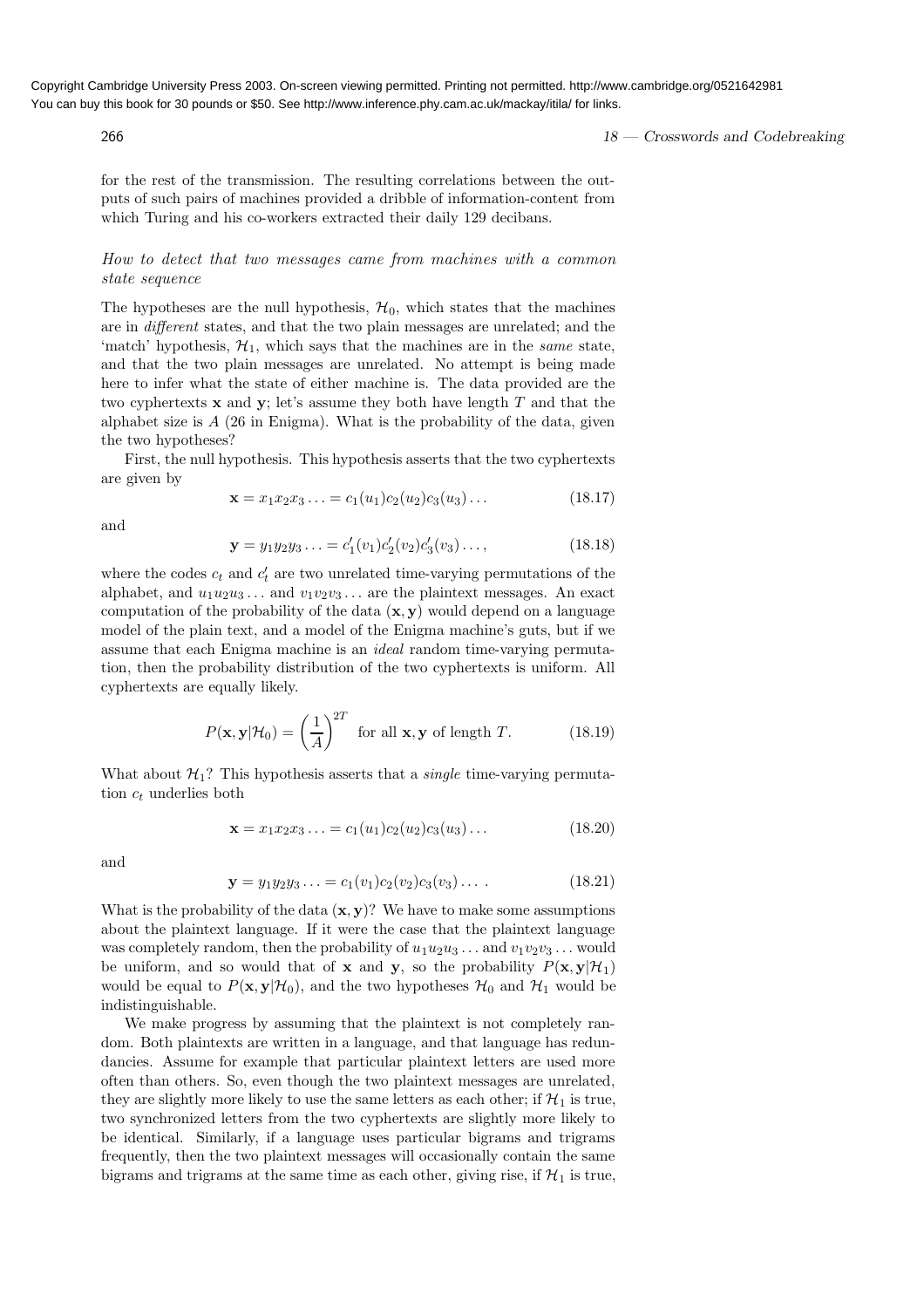18.4: A taste of Banburismus 267

| u LITTLE-JACK-HORNER-SAT-IN-THE-CORNER-EATING-A-CHRISTMAS-PIE--HE-PUT-IN-H |
|----------------------------------------------------------------------------|
| v RIDE-A-COCK-HORSE-TO-BANBURY-CROSS-TO-SEE-A-FINE-LADY-UPON-A-WHITE-HORSE |
|                                                                            |

to a little burst of 2 or 3 identical letters. Table 18.9 shows such a coincidence in two plaintext messages that are unrelated, except that they are both written in English.

The codebreakers hunted among pairs of messages for pairs that were suspiciously similar to each other, counting up the numbers of matching monograms, bigrams, trigrams, etc. This method was first used by the Polish codebreaker Rejewski.

Let's look at the simple case of a monogram language model and estimate how long a message is needed to be able to decide whether two machines are in the same state. I'll assume the source language is monogram-English, the language in which successive letters are drawn i.i.d. from the probability distribution  $\{p_i\}$  of figure 2.1. The probability of **x** and **y** is nonuniform: consider two single characters,  $x_t = c_t(u_t)$  and  $y_t = c_t(v_t)$ ; the probability that they are identical is

$$
\sum_{u_t, v_t} P(u_t) P(v_t) \mathbb{1}[u_t = v_t] = \sum_i p_i^2 \equiv m.
$$
\n(18.22)

We give this quantity the name  $m$ , for 'match probability'; for both English and German, m is about  $2/26$  rather than  $1/26$  (the value that would hold for a completely random language). Assuming that  $c_t$  is an ideal random permutation, the probability of  $x_t$  and  $y_t$  is, by symmetry,

$$
P(x_t, y_t | \mathcal{H}_1) = \begin{cases} \frac{m}{A} & \text{if } x_t = y_t \\ \frac{(1-m)}{A(A-1)} & \text{for } x_t \neq y_t. \end{cases}
$$
 (18.23)

Given a pair of cyphertexts  $x$  and  $y$  of length  $T$  that match in  $M$  places and do not match in N places, the log evidence in favour of  $\mathcal{H}_1$  is then

$$
\log \frac{P(\mathbf{x}, \mathbf{y} | \mathcal{H}_1)}{P(\mathbf{x}, \mathbf{y} | \mathcal{H}_0)} = M \log \frac{m/A}{1/A^2} + N \log \frac{\frac{(1-m)}{A(A-1)}}{1/A^2}
$$
(18.24)

$$
= M \log mA + N \log \frac{(1-m)A}{A-1}.
$$
 (18.25)

Every match contributes  $\log mA$  in favour of  $\mathcal{H}_1$ ; every non-match contributes  $\log \frac{A-1}{(1-m)A}$  in favour of  $\mathcal{H}_0$ .

| Match probability for monogram-English         | m                                 | 0.076      |
|------------------------------------------------|-----------------------------------|------------|
| Coincidental match probability                 | 1/A                               | 0.037      |
| log-evidence for $\mathcal{H}_1$ per match     | $10\log_{10}mA$                   | 3.1 db     |
| log-evidence for $\mathcal{H}_1$ per non-match | $10\log_{10}\frac{(1-m)A}{(A-1)}$ | $-0.18$ db |

If there were  $M = 4$  matches and  $N = 47$  non-matches in a pair of length  $T = 51$ , for example, the weight of evidence in favour of  $\mathcal{H}_1$  would be  $+4$ decibans, or a likelihood ratio of 2.5 to 1 in favour.

The *expected* weight of evidence from a line of text of length  $T = 20$ characters is the expectation of (18.25), which depends on whether  $\mathcal{H}_1$  or  $\mathcal{H}_0$ is true. If  $\mathcal{H}_1$  is true then matches are expected to turn up at rate m, and the expected weight of evidence is 1.4 decibans per 20 characters. If  $\mathcal{H}_0$  is true Table 18.9. Two aligned pieces of English plaintext, u and v, with matches marked by \*. Notice that there are twelve matches, including a run of six, whereas the expected number of matches in two completely random strings of length  $T = 74$  would be about 3. The two corresponding cyphertexts from two machines in identical states would also have twelve matches.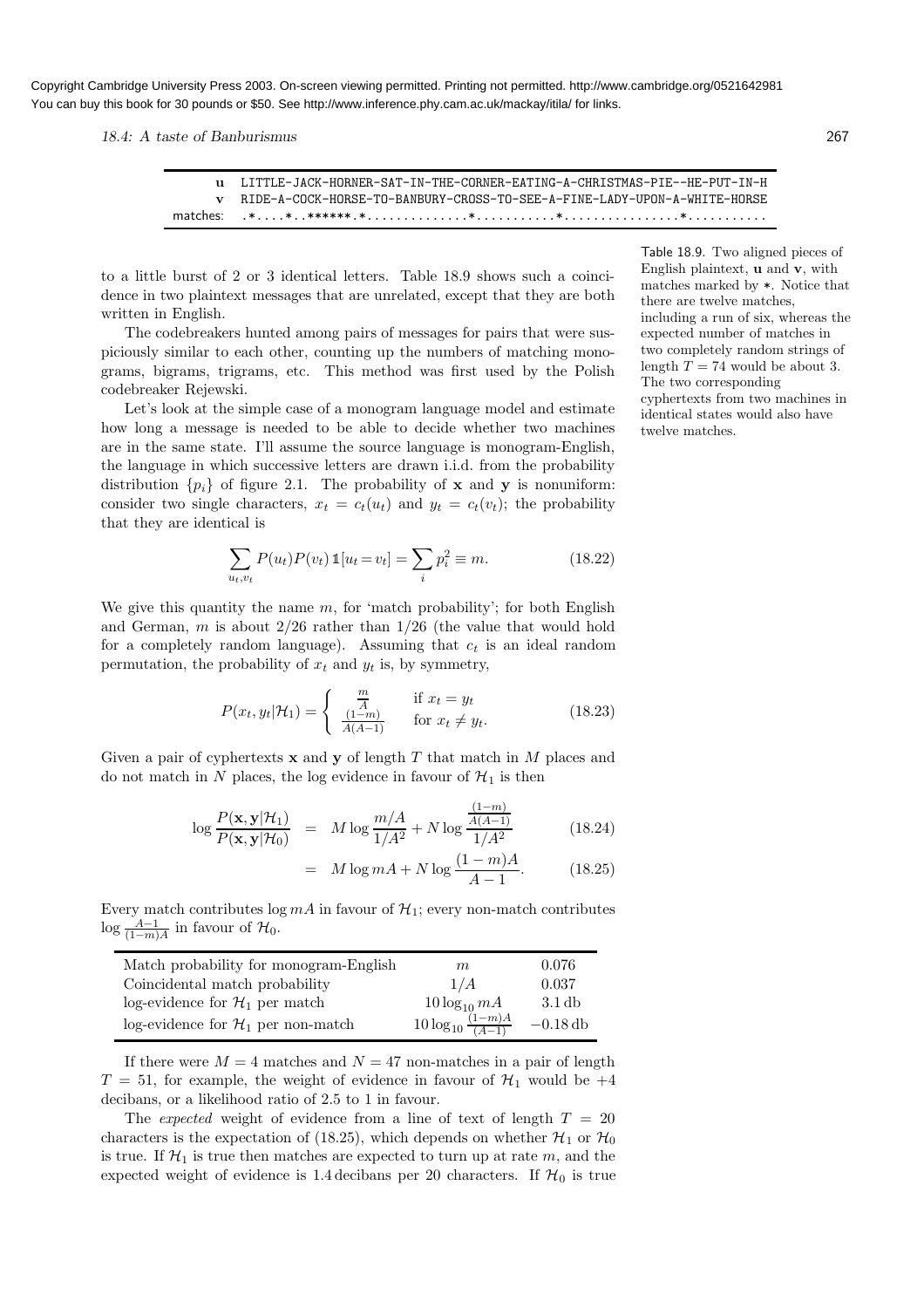$18 -$  Crosswords and Codebreaking

then spurious matches are expected to turn up at rate  $1/A$ , and the expected weight of evidence is  $-1.1$  decibans per 20 characters. Typically, roughly 400 characters need to be inspected in order to have a weight of evidence greater than a hundred to one (20 decibans) in favour of one hypothesis or the other.

So, two English plaintexts have more matches than two random strings. Furthermore, because consecutive characters in English are not independent, the bigram and trigram statistics of English are nonuniform and the matches tend to occur in bursts of consecutive matches. [The same observations also apply to German.] Using better language models, the evidence contributed by runs of matches was more accurately computed. Such a scoring system was worked out by Turing and refined by Good. Positive results were passed on to automated and human-powered codebreakers. According to Good, the longest false-positive that arose in this work was a string of 8 consecutive matches between two machines that were actually in unrelated states.

# Further reading

For further reading about Turing and Bletchley Park, see Hodges (1983) and Good (1979). For an in-depth read about cryptography, Schneier's (1996) book is highly recommended. It is readable, clear, and entertaining.

# ▶ 18.5 Exercises

 $\triangleright$  Exercise 18.3.<sup>[2]</sup> Another weakness in the design of the Enigma machine, which was intended to emulate a perfectly random time-varying permutation, is that it never mapped a letter to itself. When you press Q, what comes out is always a different letter from Q. How much information per character is leaked by this design flaw? How long a crib would be needed to be confident that the crib is correctly aligned with the cyphertext? And how long a crib would be needed to be able confidently to identify the correct key?

> [A crib is a guess for what the plaintext was. Imagine that the Brits know that a very important German is travelling from Berlin to Aachen, and they intercept Enigma-encoded messages sent to Aachen. It is a good bet that one or more of the original plaintext messages contains the string OBERSTURMBANNFUEHRERXGRAFXHEINRICHXVONXWEIZSAECKER, the name of the important chap. A crib could be used in a brute-force approach to find the correct Enigma key (feed the received messages through all possible Engima machines and see if any of the putative decoded texts match the above plaintext). This question centres on the idea that the crib can also be used in a much less expensive manner: slide the plaintext crib along all the encoded messages until a perfect mismatch of the crib and the encoded message is found; if correct, this alignment then tells you a lot about the key.]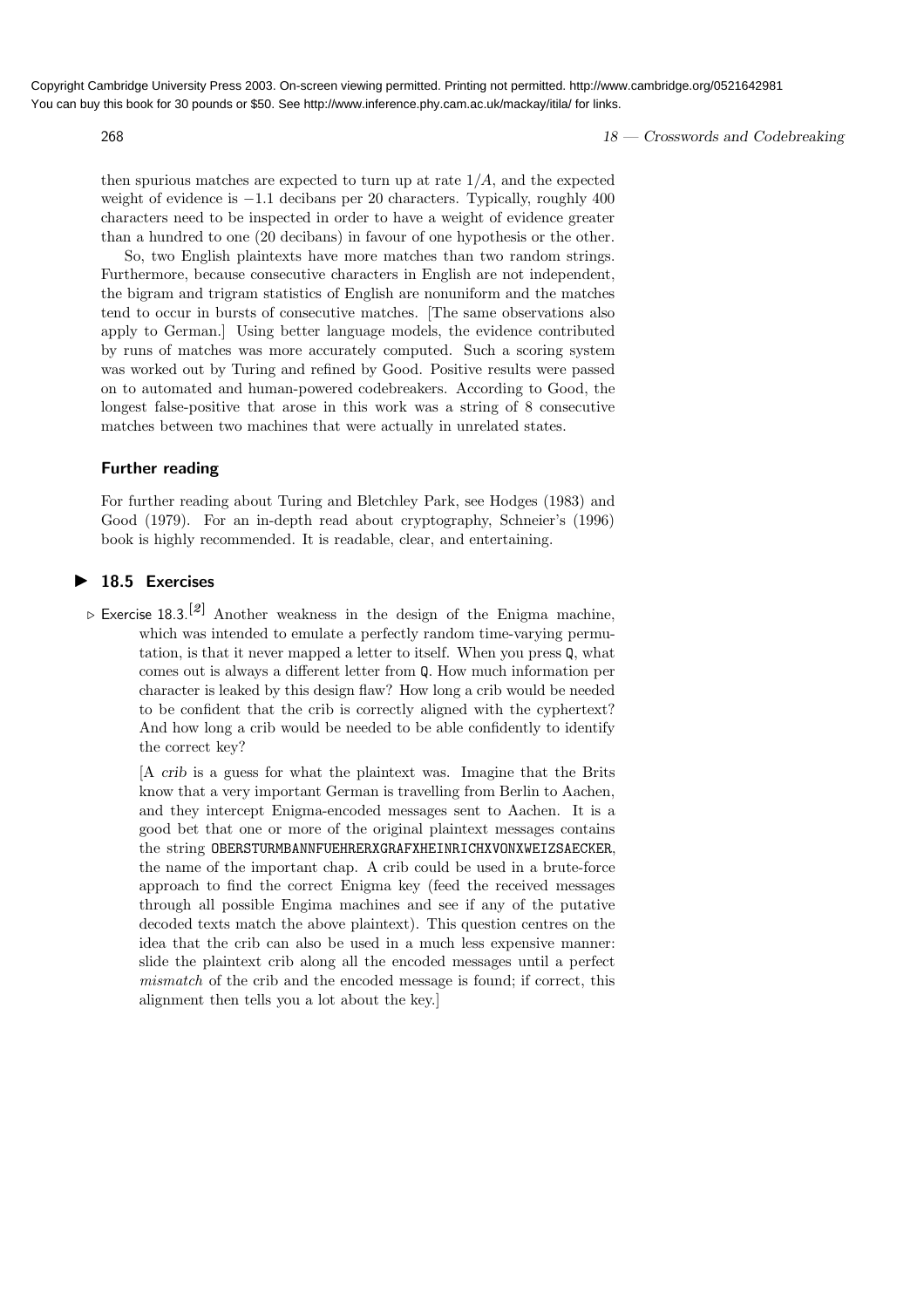# 19

# Why have Sex? Information Acquisition and Evolution

Evolution has been happening on earth for about the last  $10^9$  years. Undeniably, information has been acquired during this process. Thanks to the tireless work of the Blind Watchmaker, some cells now carry within them all the information required to be outstanding spiders; other cells carry all the information required to make excellent octopuses. Where did this information come from?

The entire blueprint of all organisms on the planet has emerged in a teaching process in which the teacher is natural selection: fitter individuals have more progeny, the fitness being defined by the local environment (including the other organisms). The teaching signal is only a few bits per individual: an individual simply has a smaller or larger number of grandchildren, depending on the individual's fitness. 'Fitness' is a broad term that could cover

- the ability of an antelope to run faster than other antelopes and hence avoid being eaten by a lion;
- the ability of a lion to be well-enough camouflaged and run fast enough to catch one antelope per day;
- the ability of a peacock to attract a peahen to mate with it;
- the ability of a peahen to rear many young simultaneously.

The fitness of an organism is largely determined by its DNA – both the coding regions, or genes, and the non-coding regions (which play an important role in regulating the transcription of genes). We'll think of fitness as a function of the DNA sequence and the environment.

How does the DNA determine fitness, and how does information get from natural selection into the genome? Well, if the gene that codes for one of an antelope's proteins is defective, that antelope might get eaten by a lion early in life and have only two grandchildren rather than forty. The information content of natural selection is fully contained in a specification of which offspring survived to have children – an information content of at most one bit per offspring. The teaching signal does not communicate to the ecosystem any description of the imperfections in the organism that caused it to have fewer children. The bits of the teaching signal are highly redundant, because, throughout a species, unfit individuals who are similar to each other will be failing to have offspring for similar reasons.

So, how many bits per generation are acquired by the species as a whole by natural selection? How many bits has natural selection succeeded in conveying to the human branch of the tree of life, since the divergence between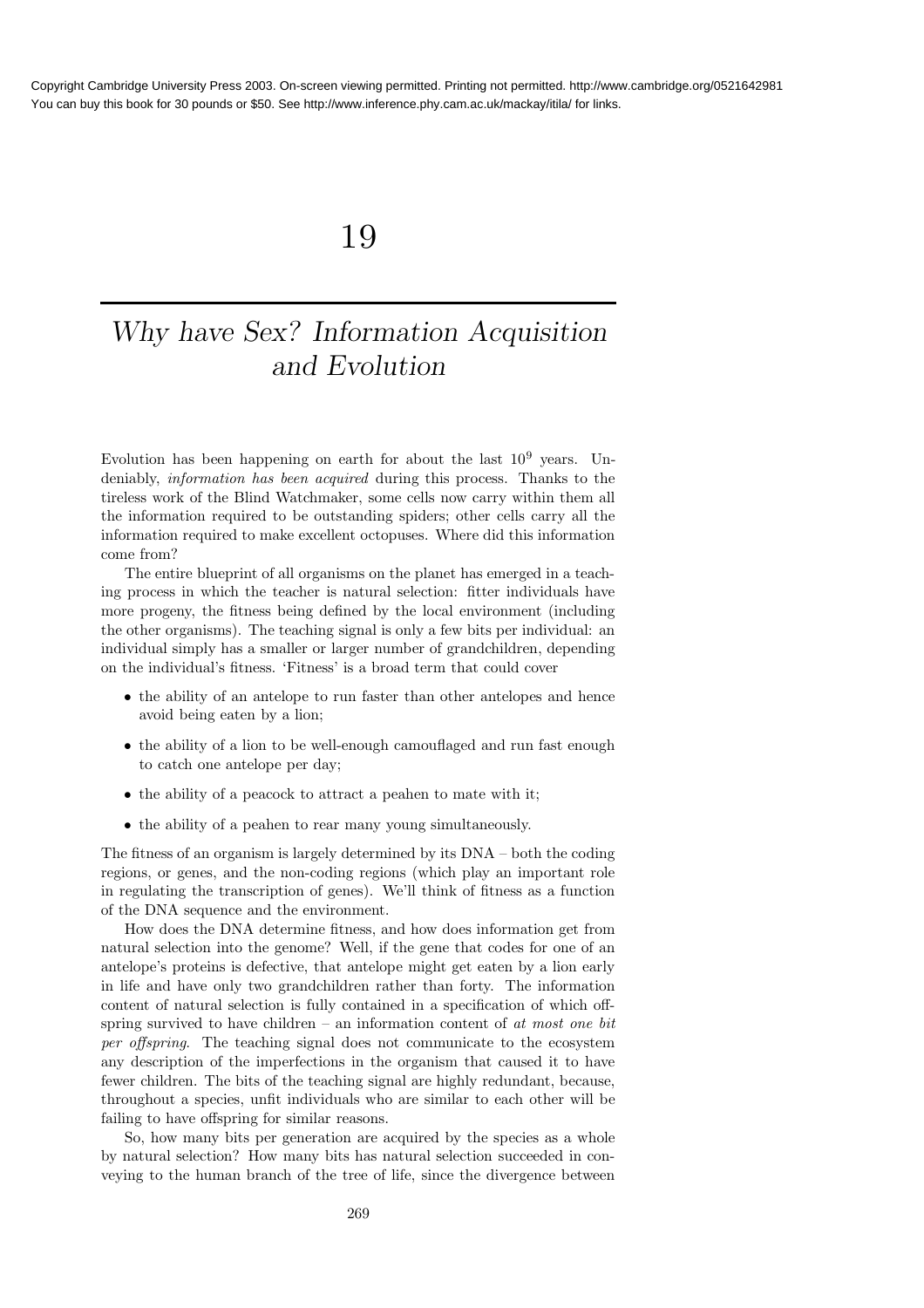270 19 — Why have Sex? Information Acquisition and Evolution

Australopithecines and apes 4 000 000 years ago? Assuming a generation time of 10 years for reproduction, there have been about 400 000 generations of human precursors since the divergence from apes. Assuming a population of 10<sup>9</sup> individuals, each receiving a couple of bits of information from natural selection, the total number of bits of information responsible for modifying the genomes of 4 million B.C. into today's human genome is about  $8 \times 10^{14}$ bits. However, as we noted, natural selection is not smart at collating the information that it dishes out to the population, and there is a great deal of redundancy in that information. If the population size were twice as great, would it evolve twice as fast? No, because natural selection will simply be correcting the same defects twice as often.

John Maynard Smith has suggested that the rate of information acquisition by a species is independent of the population size, and is of order 1 bit per generation. This figure would only allow for 400 000 bits of difference between apes and humans, a number that is much smaller than the total size of the human genome –  $6 \times 10^9$  bits. [One human genome contains about  $3 \times 10^9$ nucleotides.] It is certainly the case that the genomic overlap between apes and humans is huge, but is the difference that small?

In this chapter, we'll develop a crude model of the process of information acquisition through evolution, based on the assumption that a gene with two defects is typically likely to be more defective than a gene with one defect, and an organism with two defective genes is likely to be less fit than an organism with one defective gene. Undeniably, this is a crude model, since real biological systems are baroque constructions with complex interactions. Nevertheless, we persist with a simple model because it readily yields striking results.

What we find from this simple model is that

- 1. John Maynard Smith's figure of 1 bit per generation is correct for an asexually-reproducing population;
- 2. in contrast, if the species reproduces sexually, the rate of information acquisition can be as large as  $\sqrt{G}$  bits per generation, where G is the size of the genome.

We'll also find interesting results concerning the maximum mutation rate that a species can withstand.

#### ▶ 19.1 The model

We study a simple model of a reproducing population of  $N$  individuals with a genome of size  $G$  bits: variation is produced by mutation or by recombination (i.e., sex) and truncation selection selects the  $N$  fittest children at each generation to be the parents of the next. We find striking differences between populations that have recombination and populations that do not.

The genotype of each individual is a vector  $x$  of  $G$  bits, each having a good state  $x_g = 1$  and a bad state  $x_g = 0$ . The fitness  $F(\mathbf{x})$  of an individual is simply the sum of her bits:

$$
F(\mathbf{x}) = \sum_{g=1}^{G} x_g.
$$
\n(19.1)

The bits in the genome could be considered to correspond either to genes that have good alleles  $(x_q = 1)$  and bad alleles  $(x_q = 0)$ , or to the nucleotides of a genome. We will concentrate on the latter interpretation. The essential property of fitness that we are assuming is that it is locally a roughly linear function of the genome, that is, that there are many possible changes one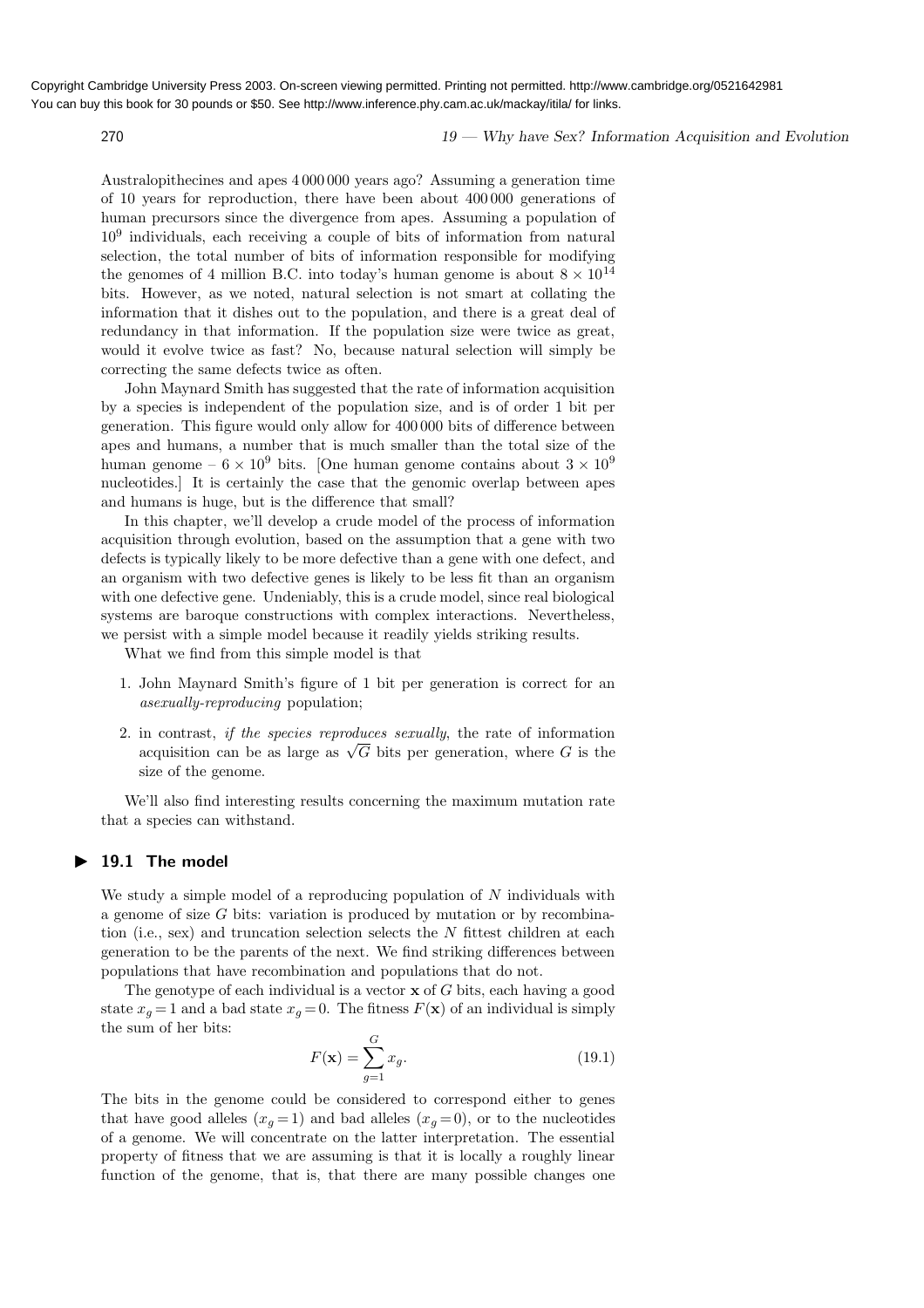19.2: Rate of increase of fitness 271

could make to the genome, each of which has a small effect on fitness, and that these effects combine approximately linearly.

We define the normalized fitness  $f(\mathbf{x}) \equiv F(\mathbf{x})/G$ .

We consider evolution by natural selection under two models of variation.

Variation by mutation. The model assumes discrete generations. At each generation,  $t$ , every individual produces two children. The children's genotypes differ from the parent's by random mutations. Natural selection selects the fittest  $N$  progeny in the child population to reproduce, and a new generation starts.

The selection of the fittest  $N$  individuals at each generation is known as truncation selection.]

The simplest model of mutations is that the child's bits  $\{x_q\}$  are independent. Each bit has a small probability of being flipped, which, thinking of the bits as corresponding roughly to nucleotides, is taken to be a constant m, independent of  $x_q$ . [If alternatively we thought of the bits as corresponding to genes, then we would model the probability of the discovery of a good gene,  $P(x_g = 0 \rightarrow x_g = 1)$ , as being a smaller number than the probability of a deleterious mutation in a good gene,  $P(x_q = 1 \rightarrow x_q = 0).$ 

Variation by recombination (or crossover, or sex). Our organisms are haploid, not diploid. They enjoy sex by recombination. The N individuals in the population are married into  $M = N/2$  couples, at random, and each couple has  $C$  children – with  $C = 4$  children being our standard assumption, so as to have the population double and halve every generation, as before. The  $C$  children's genotypes are independent given the parents'. Each child obtains its genotype z by random crossover of its parents' genotypes, x and y. The simplest model of recombination has no linkage, so that:

$$
z_g = \begin{cases} x_g & \text{with probability } 1/2\\ y_g & \text{with probability } 1/2. \end{cases}
$$
 (19.2)

Once the  $MC$  progeny have been born, the parents pass away, the fittest N progeny are selected by natural selection, and a new generation starts.

We now study these two models of variation in detail.

#### ▶ 19.2 Rate of increase of fitness

#### Theory of mutations

We assume that the genotype of an individual with normalized fitness  $f = F/G$ is subjected to mutations that flip bits with probability  $m$ . We first show that if the average normalized fitness  $f$  of the population is greater than  $1/2$ , then the optimal mutation rate is small, and the rate of acquisition of information is at most of order one bit per generation.

Since it is easy to achieve a normalized fitness of  $f = 1/2$  by simple mutation, we'll assume  $f > 1/2$  and work in terms of the excess normalized fitness  $\delta f \equiv f - 1/2$ . If an individual with excess normalized fitness  $\delta f$  has a child and the mutation rate  $m$  is small, the probability distribution of the excess normalized fitness of the child has mean

$$
\overline{\delta f}_{\text{child}} = (1 - 2m)\delta f \tag{19.3}
$$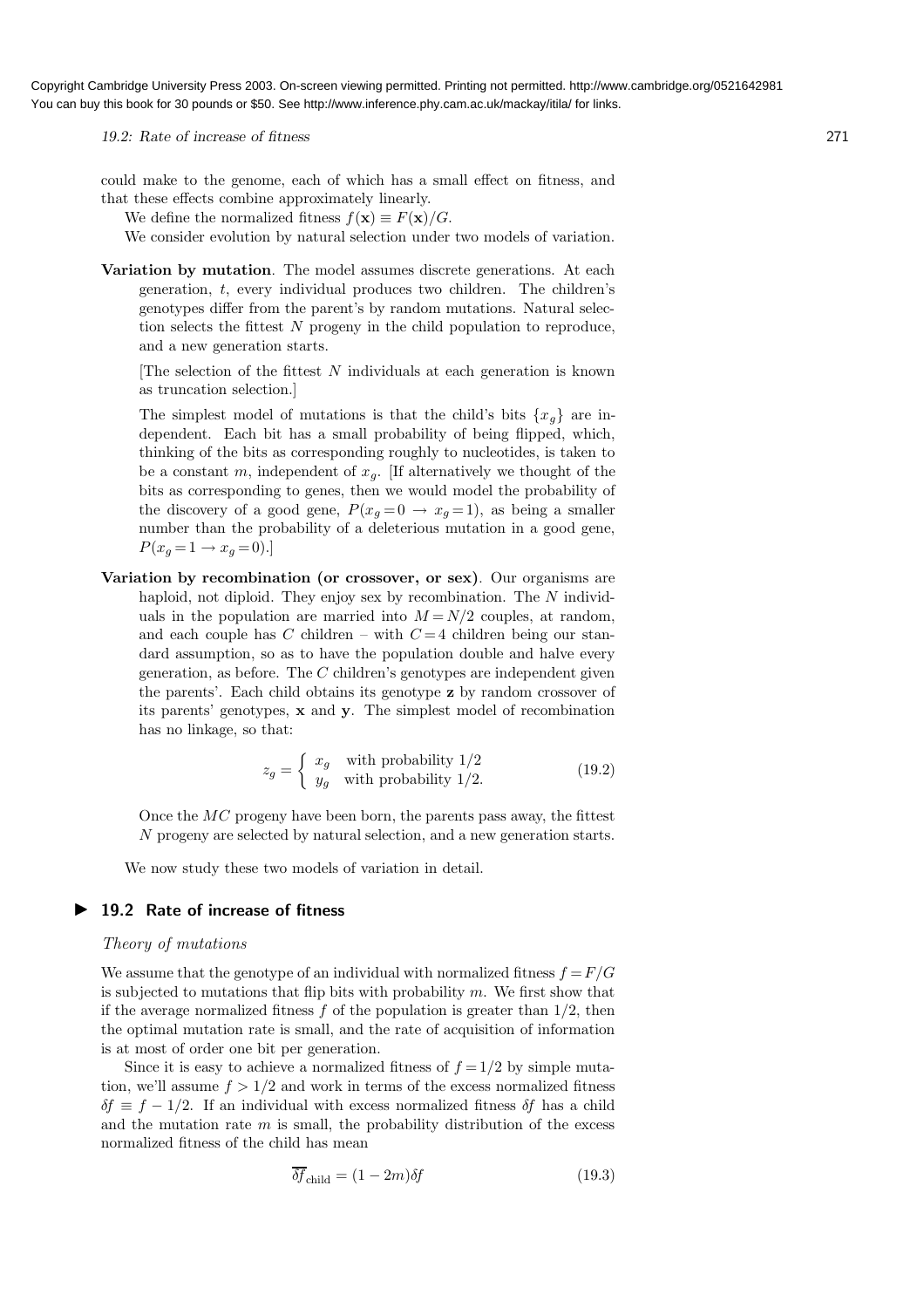272 19 — Why have Sex? Information Acquisition and Evolution

and variance

$$
\frac{m(1-m)}{G} \simeq \frac{m}{G}.\tag{19.4}
$$

If the population of parents has mean  $\delta f(t)$  and variance  $\sigma^2(t) \equiv \beta m/G$ , then the child population, before selection, will have mean  $(1 - 2m)\delta f(t)$  and variance  $(1+\beta)m/G$ . Natural selection chooses the upper half of this distribution, so the mean fitness and variance of fitness at the next generation are given by

$$
\delta f(t+1) = (1 - 2m)\delta f(t) + \alpha \sqrt{(1+\beta)} \sqrt{\frac{m}{G}},
$$
\n(19.5)

$$
\sigma^2(t+1) = \gamma(1+\beta)\frac{m}{G},\tag{19.6}
$$

where  $\alpha$  is the mean deviation from the mean, measured in standard deviations, and  $\gamma$  is the factor by which the child distribution's variance is reduced by selection. The numbers  $\alpha$  and  $\gamma$  are of order 1. For the case of a Gaussian distribution,  $\alpha = \sqrt{2/\pi} \simeq 0.8$  and  $\gamma = (1 - 2/\pi) \simeq 0.36$ . If we assume that the variance is in dynamic equilibrium, i.e.,  $\sigma^2(t+1) \simeq \sigma^2(t)$ , then

$$
\gamma(1+\beta) = \beta
$$
, so  $(1+\beta) = \frac{1}{1-\gamma}$ , (19.7)

and the factor  $\alpha \sqrt{(1+\beta)}$  in equation (19.5) is equal to 1, if we take the results for the Gaussian distribution, an approximation that becomes poorest when the discreteness of fitness becomes important, i.e., for small  $m$ . The rate of increase of normalized fitness is thus:

$$
\frac{\mathrm{d}f}{\mathrm{d}t} \simeq -2m\,\delta f + \sqrt{\frac{m}{G}},\tag{19.8}
$$

which, assuming  $G(\delta f)^2 \gg 1$ , is maximized for

$$
m_{\text{opt}} = \frac{1}{16G(\delta f)^2},\tag{19.9}
$$

at which point,

$$
\left(\frac{\mathrm{d}f}{\mathrm{d}t}\right)_{\mathrm{opt}} = \frac{1}{8G(\delta f)}.\tag{19.10}
$$

So the rate of increase of fitness  $F = fG$  is at most

$$
\frac{\mathrm{d}F}{\mathrm{d}t} = \frac{1}{8(\delta f)} \text{ per generation.} \tag{19.11}
$$

For a population with low fitness  $(\delta f < 0.125)$ , the rate of increase of fitness may exceed 1 unit per generation. Indeed, if  $\delta f \lesssim 1/\sqrt{G}$ , the rate of increase, if  $m = 1/2$ , is of order  $\sqrt{G}$ ; this initial spurt can only last of order  $\sqrt{G}$  generations. For  $\delta f > 0.125$ , the rate of increase of fitness is smaller than one per generation. As the fitness approaches G, the optimal mutation rate tends to  $m = 1/(4G)$ , so that an average of 1/4 bits are flipped per genotype, and the rate of increase of fitness is also equal to 1/4; information is gained at a rate of about 0.5 bits per generation. It takes about  $2G$  generations for the genotypes of all individuals in the population to attain perfection.

For fixed  $m$ , the fitness is given by

$$
\delta f(t) = \frac{1}{2\sqrt{mG}} (1 - c e^{-2mt}),\tag{19.12}
$$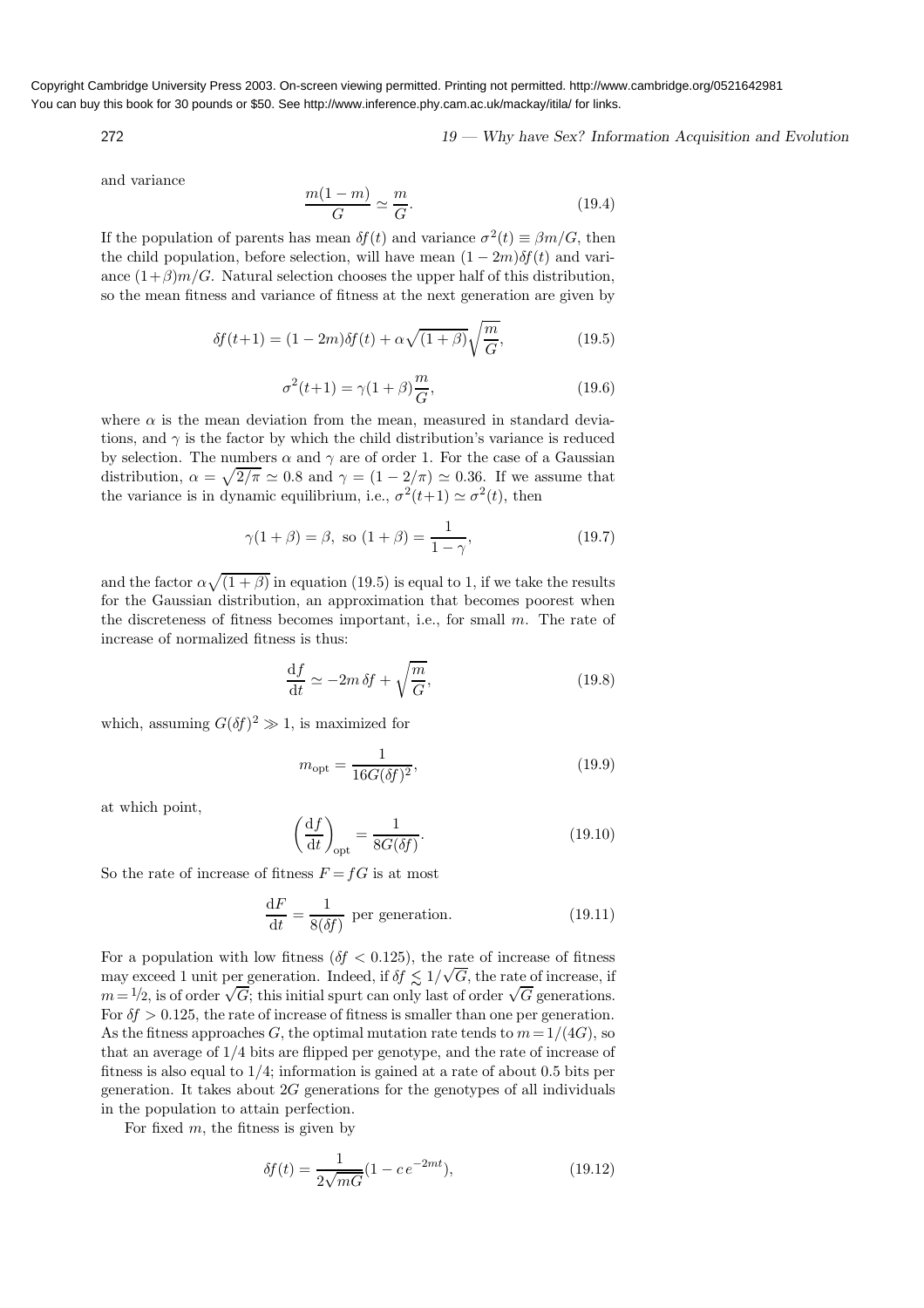#### 19.2: Rate of increase of fitness 273



subject to the constraint  $\delta f(t) \leq 1/2$ , where c is a constant of integration, equal to 1 if  $f(0) = 1/2$ . If the mean number of bits flipped per genotype,  $mG$ , exceeds 1, then the fitness F approaches an equilibrium value  $F_{\text{eqm}} =$  $(1/2 + 1/(2\sqrt{mG}))$ G.

This theory is somewhat inaccurate in that the true probability distribution of fitness is non-Gaussian, asymmetrical, and quantized to integer values. All the same, the predictions of the theory are not grossly at variance with the results of simulations described below.

# Theory of sex

The analysis of the sexual population becomes tractable with two approximations: first, we assume that the gene-pool mixes sufficiently rapidly that correlations between genes can be neglected; second, we assume homogeneity, i.e., that the fraction  $f_g$  of bits g that are in the good state is the same,  $f(t)$ , for all  $q$ .

Given these assumptions, if two parents of fitness  $F = fG$  mate, the probability distribution of their children's fitness has mean equal to the parents' fitness,  $F$ ; the variation produced by sex does not reduce the average fitness. The standard deviation of the fitness of the children scales as  $\sqrt{Gf(1-f)}$ . Since, after selection, the increase in fitness is proportional to this standard deviation, the fitness increase per generation scales as the square root of the size of the genome,  $\sqrt{G}$ . As shown in box 19.2, the mean fitness  $\bar{F} = fG$ evolves in accordance with the differential equation:

$$
\frac{\mathrm{d}\bar{F}}{\mathrm{d}t} \simeq \eta \sqrt{f(t)(1 - f(t))G},\tag{19.13}
$$

where  $\eta \equiv \sqrt{2/(\pi + 2)}$ . The solution of this equation is

$$
f(t) = \frac{1}{2} \left[ 1 + \sin\left(\frac{\eta}{\sqrt{G}}(t+c)\right) \right], \quad \text{for } t + c \in \left(-\frac{\pi}{2}\sqrt{G}/\eta, \frac{\pi}{2}\sqrt{G}/\eta\right), \tag{19.14}
$$

where c is a constant of integration,  $c = \sin^{-1}(2f(0) - 1)$ . So this idealized system reaches a state of eugenic perfection  $(f = 1)$  within a finite time:  $(\pi/\eta)\sqrt{G}$  generations.

#### Simulations

Figure 19.3a shows the fitness of a sexual population of  $N = 1000$  individuals with a genome size of  $G = 1000$  starting from a random initial state with normalized fitness 0.5. It also shows the theoretical curve  $f(t)G$  from equation (19.14), which fits remarkably well.

In contrast, figures 19.3(b) and (c) show the evolving fitness when variation is produced by mutation at rates  $m = 0.25/G$  and  $m = 6/G$  respectively. Note the difference in the horizontal scales from panel (a).

Figure 19.1. Why sex is better than sex-free reproduction. If mutations are used to create variation among children, then it is unavoidable that the average fitness of the children is lower than the parents' fitness; the greater the variation, the greater the average deficit. Selection bumps up the mean fitness again. In contrast, recombination produces variation without a decrease in average fitness. The typical amount of variation scales as  $\sqrt{G}$ , where G is the genome size, so after selection, the average fitness rises by  $O(\sqrt{G})$ .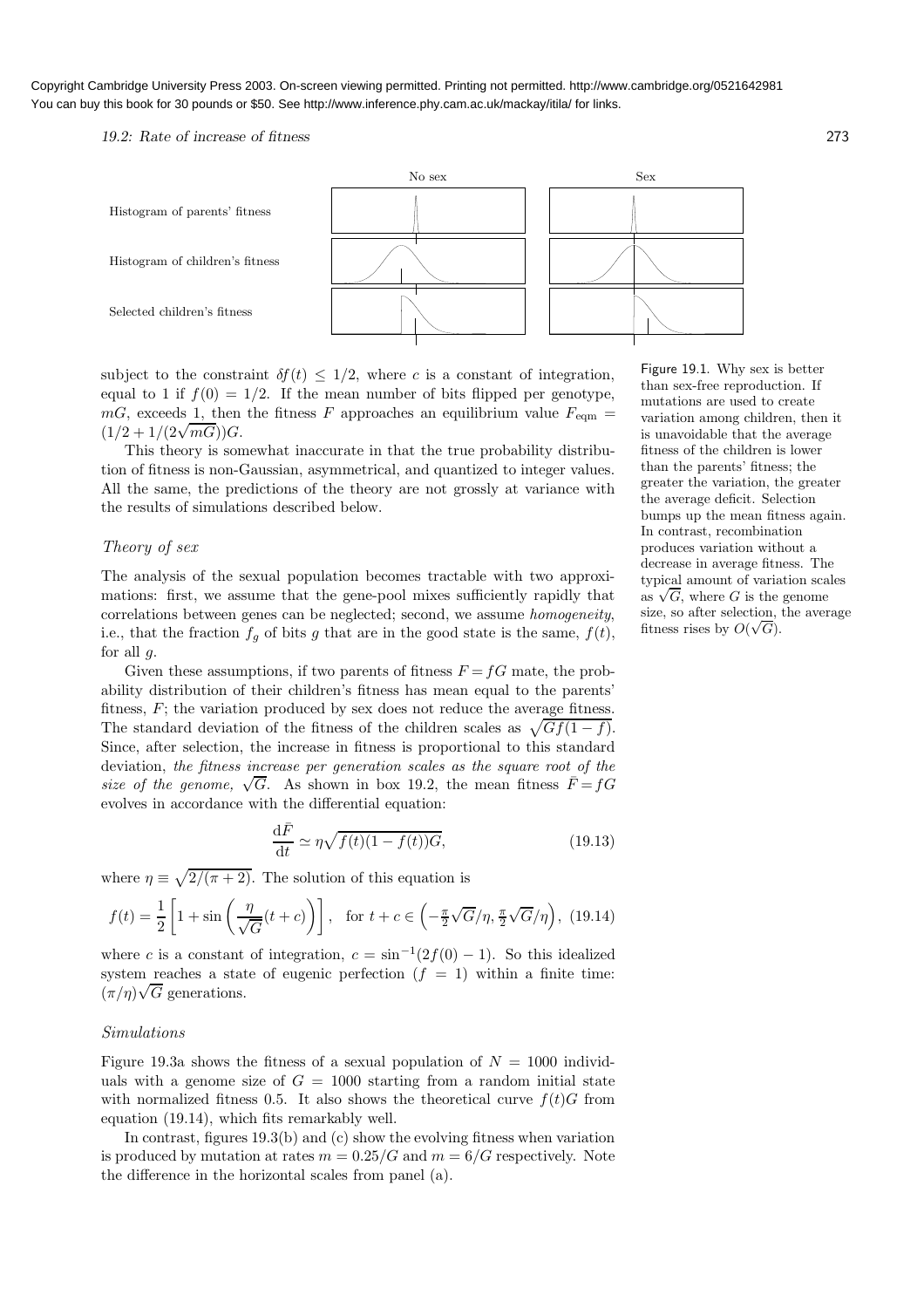274 19 — Why have Sex? Information Acquisition and Evolution

How does  $f(t+1)$  depend on  $f(t)$ ? Let's first assume the two parents of a child both sex. have exactly  $f(t)$ G good bits, and, by our homogeneity assumption, that those bits are independent random subsets of the G bits. The number of bits that are good in both parents is roughly  $f(t)^2 G$ , and the number that are good in one parent only is roughly  $2f(t)(1-f(t))G$ , so the fitness of the child will be  $f(t)^2G$  plus the sum of  $2f(t)(1-f(t))G$ fair coin flips, which has a binomial distribution of mean  $f(t)(1 - f(t))G$  and variance  $\frac{1}{2}f(t)(1-f(t))$ G. The fitness of a child is thus roughly distributed as

$$
F_{\text{child}} \sim \text{Normal}\left(\text{mean} = f(t)G, \text{variance} = \frac{1}{2}f(t)(1 - f(t))G\right).
$$

The important property of this distribution, contrasted with the distribution under mutation, is that the mean fitness is equal to the parents' fitness; the variation produced by sex does not reduce the average fitness.

If we include the parental population's variance, which we will write as  $\sigma^2(t)$  =  $\beta(t) \frac{1}{2} f(t) (1 - f(t)) \cdot G$ , the children's fitnesses are distributed as

$$
F_{\text{child}} \sim \text{Normal}\left(\text{mean} = f(t)G, \text{variance} = \left(1 + \frac{\beta}{2}\right) \frac{1}{2} f(t) (1 - f(t))G\right).
$$

Natural selection selects the children on the upper side of this distribution. The mean increase in fitness will be

$$
\bar{F}(t+1) - \bar{F}(t) = [\alpha(1+\beta/2)^{1/2}/\sqrt{2}]\sqrt{f(t)(1-f(t))G},
$$

and the variance of the surviving children will be

$$
\sigma^{2}(t+1) = \gamma(1+\beta/2)\frac{1}{2}f(t)(1-f(t))G,
$$

where  $\alpha = \sqrt{2/\pi}$  and  $\gamma = (1 - 2/\pi)$ . If there is dynamic equilibrium  $[\sigma^2(t+1) = \sigma^2(t)]$ then the factor in (19.2) is

$$
\alpha (1 + \beta/2)^{1/2} / \sqrt{2} = \sqrt{\frac{2}{(\pi + 2)}} \simeq 0.62.
$$

Defining this constant to be  $\eta \equiv \sqrt{2/(\pi + 2)}$ , we conclude that, under sex and natural selection, the mean fitness of the population increases at a rate proportional to the square root of the size of the genome,

$$
\frac{\mathrm{d} \bar{F}}{\mathrm{d} t} \simeq \eta \sqrt{f(t) (1 - f(t)) G} \text{ bits per generation.}
$$

Box 19.2. Details of the theory of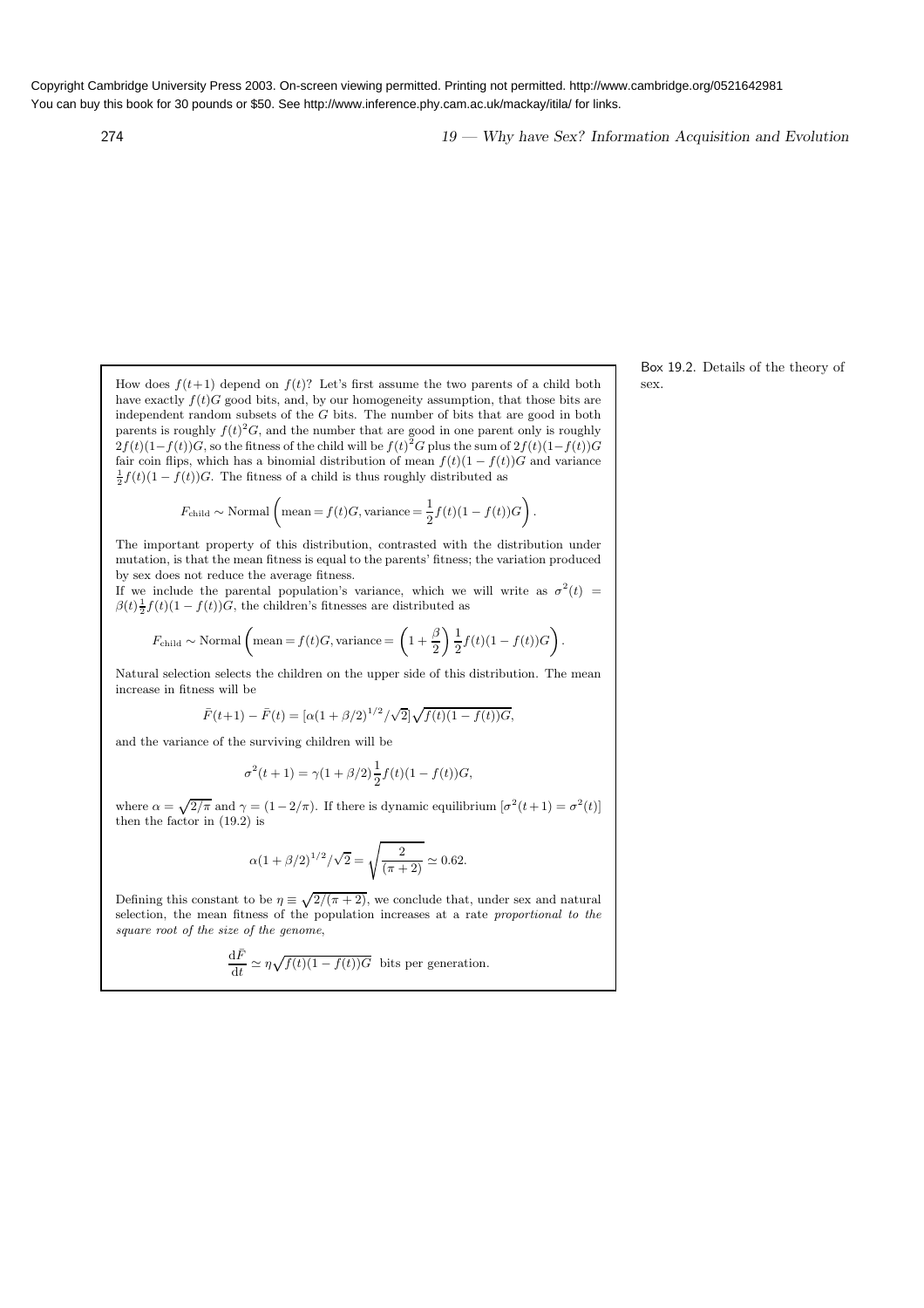19.3: The maximal tolerable mutation rate 275



Figure 19.3. Fitness as a function of time. The genome size is  $G = 1000$ . The dots show the fitness of six randomly selected individuals from the birth population at each generation. The initial population of  $N = 1000$  had randomly generated genomes with  $f(0) = 0.5$  (exactly). (a) Variation produced by sex alone. Line shows theoretical curve (19.14) for infinite homogeneous population. (b,c) Variation produced by mutation, with and without sex, when the mutation rate is  $mG = 0.25$  (b) or 6 (c) bits per genome. The dashed line shows the curve (19.12).

Figure 19.4. Maximal tolerable mutation rate, shown as number of errors per genome  $(mG)$ , versus normalized fitness  $f = F/G$ . Left panel: genome size  $G = 1000$ ; right:  $G = 100 000$ . Independent of genome size, a parthenogenetic species (no sex) can only tolerate of order 1 error per genome per generation; a species that uses recombination (sex) can tolerate far greater mutation rates.

Exercise 19.1.<sup>[3, p.280]</sup> Dependence on population size. How do the results for a sexual population depend on the population size? We anticipate that there is a minimum population size above which the theory of sex is accurate.

In what way is that minimum population size related to  $G$ ?

Exercise 19.2.<sup>[3]</sup> Dependence on crossover mechanism. In the simple model of sex, each bit is taken at random from one of the two parents, that is, we allow crossovers to occur with probability 50% between any two adjacent nucleotides. How is the model affected (a) if the crossover probability is smaller? (b) if crossovers exclusively occur at hot-spots located every d bits along the genome?

## ▶ 19.3 The maximal tolerable mutation rate

What if we combine the two models of variation? What is the maximum mutation rate that can be tolerated by a species that has sex?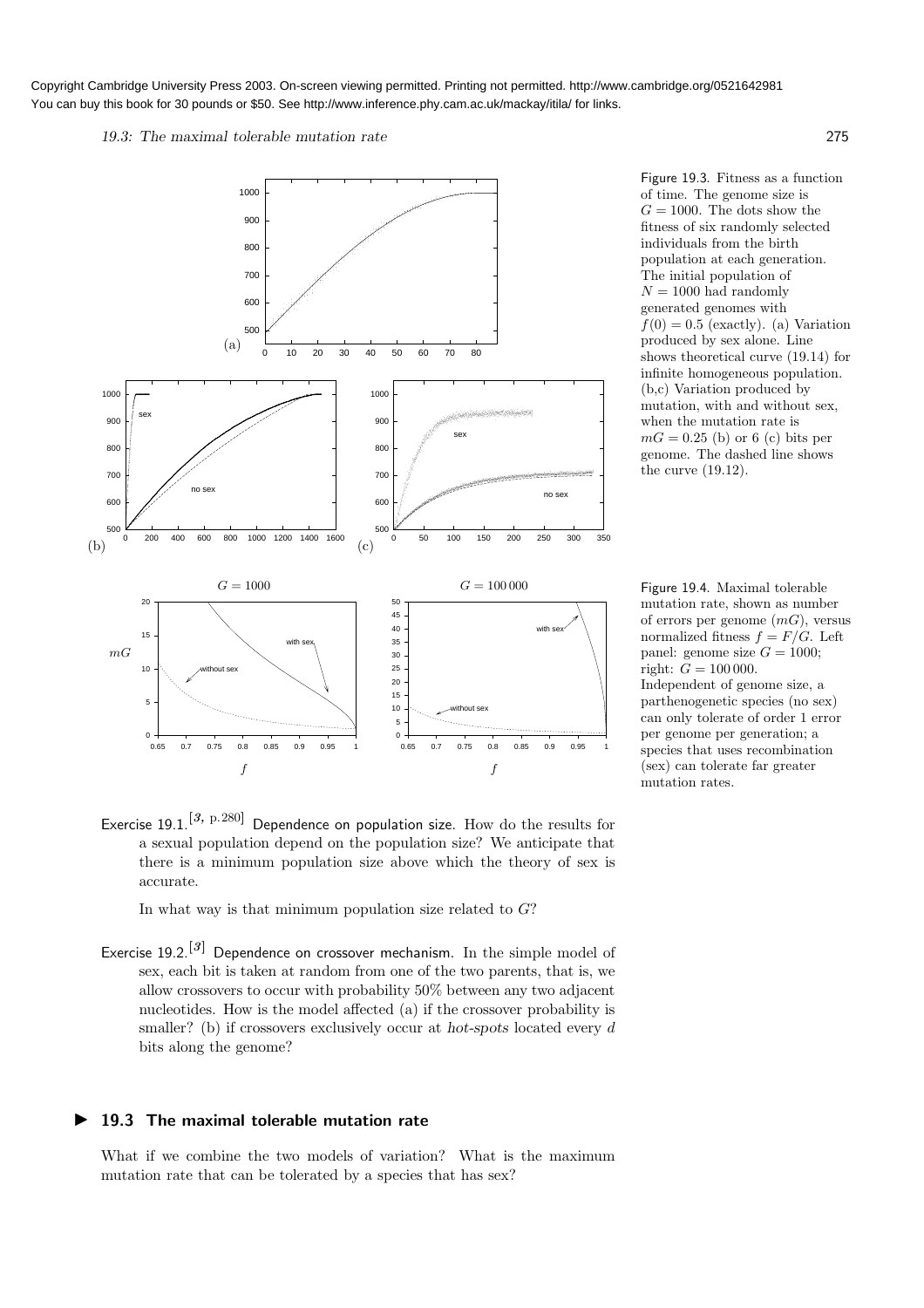276 19 — Why have Sex? Information Acquisition and Evolution

The rate of increase of fitness is given by

$$
\frac{\mathrm{d}f}{\mathrm{d}t} \simeq -2m\,\delta f + \eta\sqrt{2}\sqrt{\frac{m+f(1-f)/2}{G}},\tag{19.15}
$$

which is positive if the mutation rate satisfies

$$
m < \eta \sqrt{\frac{f(1-f)}{G}}.\tag{19.16}
$$

Let us compare this rate with the result in the absence of sex, which, from equation (19.8), is that the maximum tolerable mutation rate is

$$
m < \frac{1}{G} \frac{1}{(2\,\delta f)^2}.\tag{19.17}
$$

The tolerable mutation rate with sex is of order  $\sqrt{G}$  times greater than that without sex!

A parthenogenetic (non-sexual) species could try to wriggle out of this bound on its mutation rate by increasing its litter sizes. But if mutation flips on average  $mG$  bits, the probability that no bits are flipped in one genome is roughly  $e^{-mG}$ , so a mother needs to have roughly  $e^{m\tilde{G}}$  offspring in order to have a good chance of having one child with the same fitness as her. The litter size of a non-sexual species thus has to be exponential in  $mG$  (if  $mG$  is bigger than 1), if the species is to persist.

So the maximum tolerable mutation rate is pinned close to  $1/G$ , for a nonsexual species, whereas it is a larger number of order  $1/\sqrt{G}$ , for a species with recombination.

Turning these results around, we can predict the largest possible genome size for a given fixed mutation rate,  $m$ . For a parthenogenetic species, the largest genome size is of order  $1/m$ , and for a sexual species,  $1/m^2$ . Taking the figure  $m = 10^{-8}$  as the mutation rate per nucleotide per generation (Eyre-Walker and Keightley, 1999), and allowing for a maximum brood size of 20 000 (that is,  $mG \simeq 10$ ), we predict that all species with more than  $G = 10^9$  coding nucleotides make at least occasional use of recombination. If the brood size is 12, then this number falls to  $G = 2.5 \times 10^8$ .

#### ▶ 19.4 Fitness increase and information acquisition

For this simple model it is possible to relate increasing fitness to information acquisition.

If the bits are set at random, the fitness is roughly  $F = G/2$ . If evolution leads to a population in which all individuals have the maximum fitness  $F = G$ . then  $G$  bits of information have been acquired by the species, namely for each bit  $x_q$ , the species has figured out which of the two states is the better.

We define the information acquired at an intermediate fitness to be the amount of selection (measured in bits) required to select the perfect state from the gene pool. Let a fraction  $f_a$  of the population have  $x_a = 1$ . Because  $\log_2(1/f)$  is the information required to find a black ball in an urn containing black and white balls in the ratio  $f : 1-f$ , we define the information acquired to be

$$
I = \sum_{g} \log_2 \frac{f_g}{1/2} \text{bits.} \tag{19.18}
$$

If all the fractions  $f_g$  are equal to  $F/G$ , then

$$
I = G \log_2 \frac{2F}{G},\tag{19.19}
$$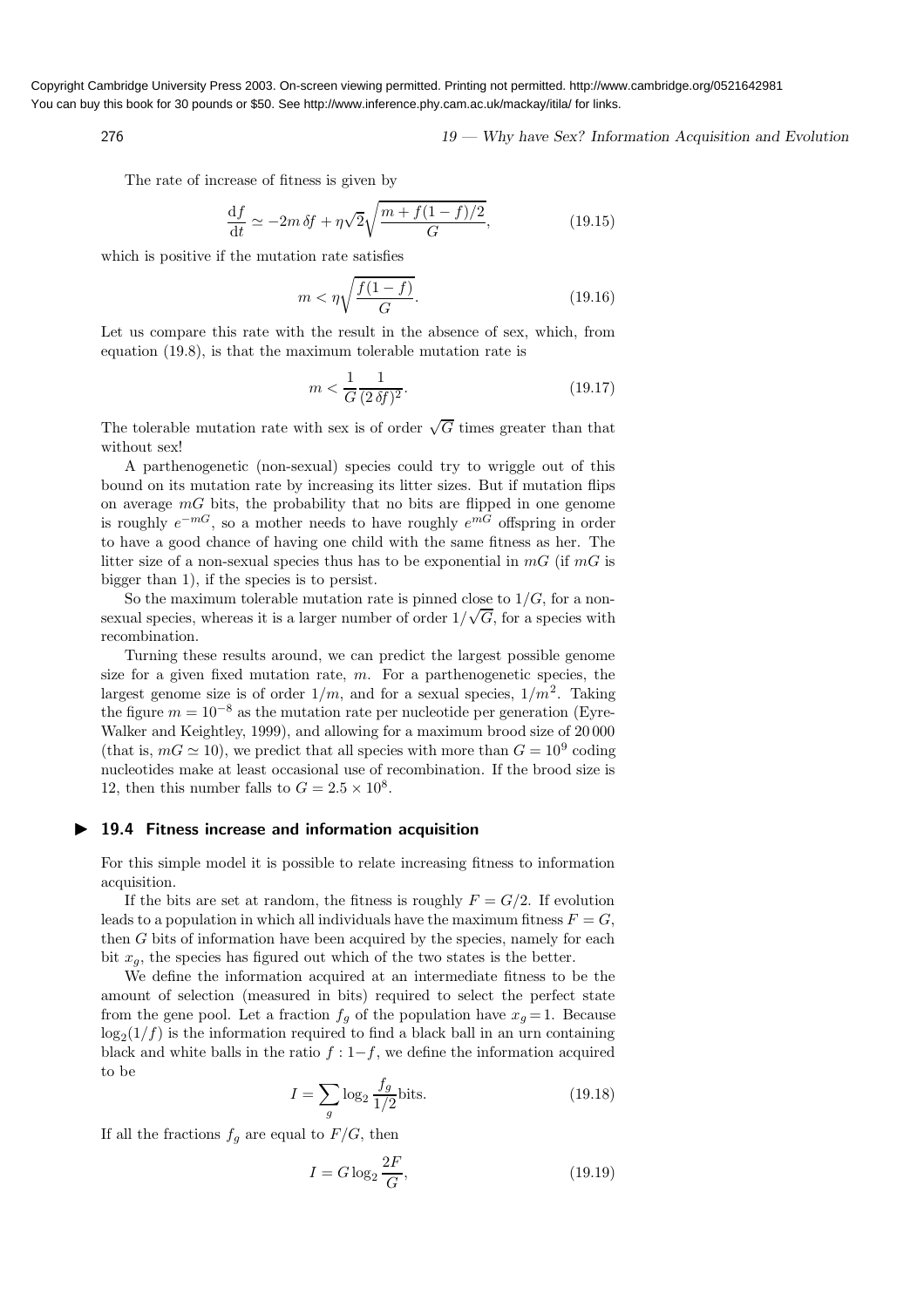19.5: Discussion 277

which is well approximated by

$$
\tilde{I} \equiv 2(F - G/2). \tag{19.20}
$$

The rate of information acquisition is thus roughly two times the rate of increase of fitness in the population.

# ▶ 19.5 Discussion

These results quantify the well known argument for why species reproduce by sex with recombination, namely that recombination allows useful mutations to spread more rapidly through the species and allows deleterious mutations to be more rapidly cleared from the population (Maynard Smith, 1978; Felsenstein, 1985; Maynard Smith, 1988; Maynard Smith and Száthmary, 1995). A population that reproduces by recombination can acquire information from natural selection at a rate of order  $\sqrt{G}$  times faster than a parthenogenetic population, and it can tolerate a mutation rate that is of order  $\sqrt{G}$ times greater. For genomes of size  $G \simeq 10^8$  coding nucleotides, this factor of  $\sqrt{G}$  is substantial.

This enormous advantage conferred by sex has been noted before by Kondrashov (1988), but this meme, which Kondrashov calls 'the deterministic mutation hypothesis', does not seem to have diffused throughout the evolutionary research community, as there are still numerous papers in which the prevalence of sex is viewed as a mystery to be explained by elaborate mechanisms.

## 'The cost of males' – stability of a gene for sex or parthenogenesis

Why do people declare sex to be a mystery? The main motivation for being mystified is an idea called the 'cost of males'. Sexual reproduction is disadvantageous compared with asexual reproduction, it's argued, because of every two offspring produced by sex, one (on average) is a useless male, incapable of child-bearing, and only one is a productive female. In the same time, a parthenogenetic mother could give birth to two female clones. To put it another way, the big advantage of parthenogenesis, from the point of view of the individual, is that one is able to pass on 100% of one's genome to one's children, instead of only 50%. Thus if there were two versions of a species, one reproducing with and one without sex, the single mothers would be expected to outstrip their sexual cousins. The simple model presented thus far did not include either genders or the ability to convert from sexual reproduction to asexual, but we can easily modify the model.

We modify the model so that one of the  $G$  bits in the genome determines whether an individual prefers to reproduce parthenogenetically  $(x=1)$  or sexually  $(x=0)$ . The results depend on the number of children had by a single parthenogenetic mother,  $K_p$  and the number of children born by a sexual couple,  $K_s$ . Both  $(K_p=2, K_s=4)$  and  $(K_p=4, K_s=4)$  are reasonable models. The former  $(K_p = 2, K_s = 4)$  would seem most appropriate in the case of unicellular organisms, where the cytoplasm of both parents goes into the children. The latter  $(K_p = 4, K_s = 4)$  is appropriate if the children are solely nurtured by one of the parents, so single mothers have just as many offspring as a sexual pair. I concentrate on the latter model, since it gives the greatest advantage to the parthenogens, who are supposedly expected to outbreed the sexual community. Because parthenogens have four children per generation, the maximum tolerable mutation rate for them is twice the expression (19.17)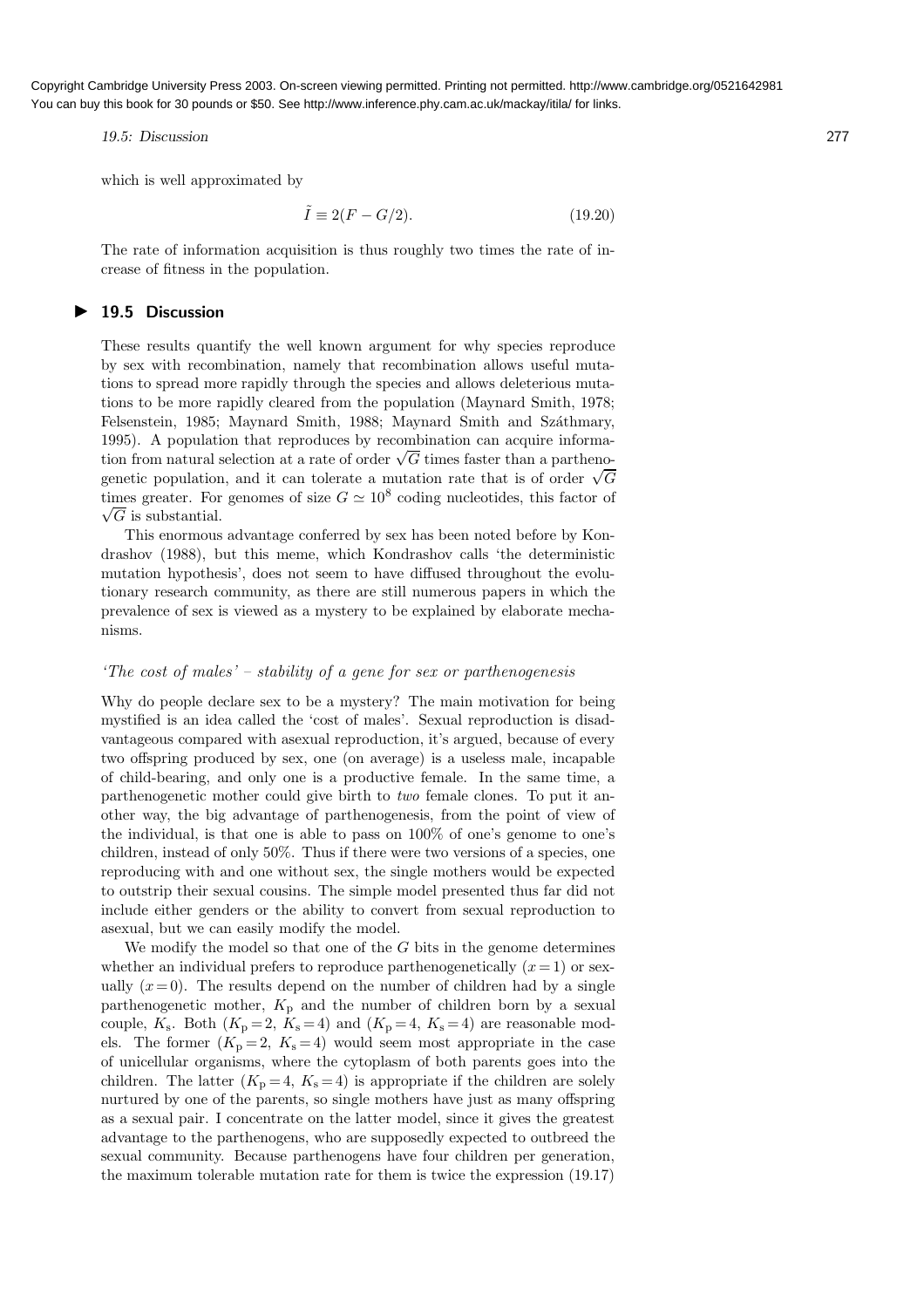278 19 — Why have Sex? Information Acquisition and Evolution

(a)  $mG = 4$  (b)  $mG = 1$ Fitnesses 500 600 700 800 900 1000 0 50 100 150 200 250 sexual fitness parthen fitness 500 600 700 800 900 1000 0 50 100 150 200 250 sexual fitness parthen fitness Percentage 0 20 40 60 80 100 0 50 100 150 200 250  $\overline{0}$  $20$  $\overline{40}$ 60  $80$ 100 0 50 100 150 200 250

Figure 19.5. Results when there is a gene for parthenogenesis, and no interbreeding, and single mothers produce as many children as sexual couples.  $G = 1000$ ,  $N = 1000.$  (a)  $mG = 4$ ; (b)  $mG = 1$ . Vertical axes show the fitnesses of the two sub-populations, and the percentage of the population that is parthenogenetic.

derived before for  $K_p = 2$ . If the fitness is large, the maximum tolerable rate is  $mG \simeq 2$ .

Initially the genomes are set randomly with  $F = G/2$ , with half of the population having the gene for parthenogenesis. Figure 19.5 shows the outcome. During the 'learning' phase of evolution, in which the fitness is increasing rapidly, pockets of parthenogens appear briefly, but then disappear within a couple of generations as their sexual cousins overtake them in fitness and leave them behind. Once the population reaches its top fitness, however, the parthenogens can take over, if the mutation rate is sufficiently low  $(mG=1)$ .

In the presence of a higher mutation rate  $(mG=4)$ , however, the parthenogens never take over. The breadth of the sexual population's fitness is of order  $\sqrt{G}$ , so a mutant parthenogenetic colony arising with slightly above-average fitness will last for about  $\sqrt{G}/(mG) = 1/(m\sqrt{G})$  generations before its fitness falls below that of its sexual cousins. As long as the population size is sufficiently large for some sexual individuals to survive for this time, sex will not die out.

In a sufficiently unstable environment, where the fitness function is continually changing, the parthenogens will always lag behind the sexual community. These results are consistent with the argument of Haldane and Hamilton that sex is helpful in an arms race with parasites. The parasites define an effective fitness function which changes with time, and a sexual population will always ascend the current fitness function more rapidly.

#### Additive fitness function

Of course, our results depend on the fitness function that we assume, and on our model of selection. Is it reasonable to model fitness, to first order, as a sum of independent terms? Maynard Smith (1968) argues that it is: the more good genes you have, the higher you come in the pecking order, for example. The directional selection model has been used extensively in theoretical population genetic studies (Bulmer, 1985). We might expect real fitness functions to involve interactions, in which case crossover might reduce the average fitness.

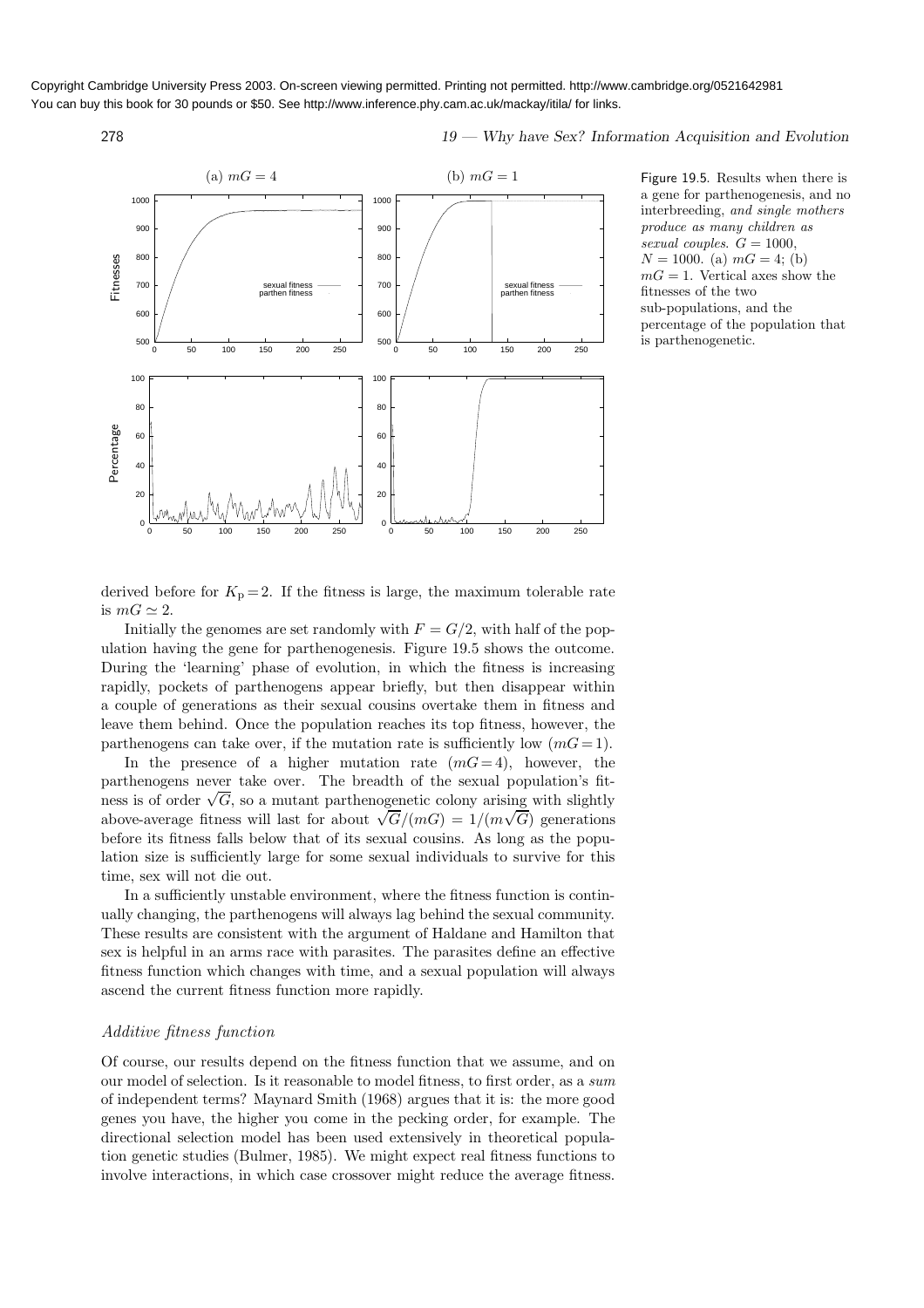19.5: Discussion 279

However, since recombination gives the biggest advantage to species whose fitness functions are additive, we might predict that evolution will have favoured species that used a representation of the genome that corresponds to a fitness function that has only weak interactions. And even if there are interactions, it seems plausible that the fitness would still involve a sum of such interacting terms, with the number of terms being some fraction of the genome size G.

Exercise 19.3.<sup>[3C]</sup> Investigate how fast sexual and asexual species evolve if they have a fitness function with interactions. For example, let the fitness be a sum of exclusive-ors of pairs of bits; compare the evolving fitnesses with those of the sexual and asexual species with a simple additive fitness function.

Furthermore, if the fitness function were a highly nonlinear function of the genotype, it could be made more smooth and locally linear by the Baldwin effect. The Baldwin effect (Baldwin, 1896; Hinton and Nowlan, 1987) has been widely studied as a mechanism whereby *learning* guides evolution, and it could also act at the level of transcription and translation. Consider the evolution of a peptide sequence for a new purpose, assuming the effectiveness of the peptide is highly nonlinear function of the sequence, perhaps having a small island of good sequences surrounded by an ocean of equally bad sequences. In an organism whose transcription and translation machinery is flawless, the fitness will be an equally nonlinear function of the DNA sequence and evolution will wander around the ocean making progress towards the island only by a random walk. In contrast, an organism having the same DNA sequence, but whose DNA-to-RNA transcription or RNA-to-protein translation is 'faulty', will occasionally, by mistranslation or mistranscription, accidentally produce a working enzyme; and it will do so with greater probability if its DNA sequence is close to a good sequence. One cell might produce 1000 proteins from the one mRNA sequence, of which 999 have no enzymatic effect, and one does. The one working catalyst will be enough for that cell to have an increased fitness relative to rivals whose DNA sequence is further from the island of good sequences. For this reason I conjecture that, at least early in evolution, and perhaps still now, the genetic code was not implemented perfectly but was implemented noisily, with some codons coding for a distribution of possible amino acids. This noisy code could even be switched on and off from cell to cell in an organism by having multiple aminoacyl-tRNA synthetases, some more reliable than others.

Whilst our model assumed that the bits of the genome do not interact, ignored the fact that the information is represented redundantly, assumed that there is a direct relationship between phenotypic fitness and the genotype, and assumed that the crossover probability in recombination is high, I believe these qualitative results would still hold if more complex models of fitness and crossover were used: the relative benefit of sex will still scale as  $\sqrt{G}$ . Only in small, in-bred populations are the benefits of sex expected to be diminished.

In summary: Why have sex? Because sex is good for your bits!

## Further reading

How did a high-information-content self-replicating system ever emerge in the first place? In the general area of the origins of life and other tricky questions about evolution, I highly recommend Maynard Smith and Száthmary (1995), Maynard Smith and Száthmary (1999), Kondrashov (1988), Maynard Smith (1988), Ridley (2000), Dyson (1985), Cairns-Smith (1985), and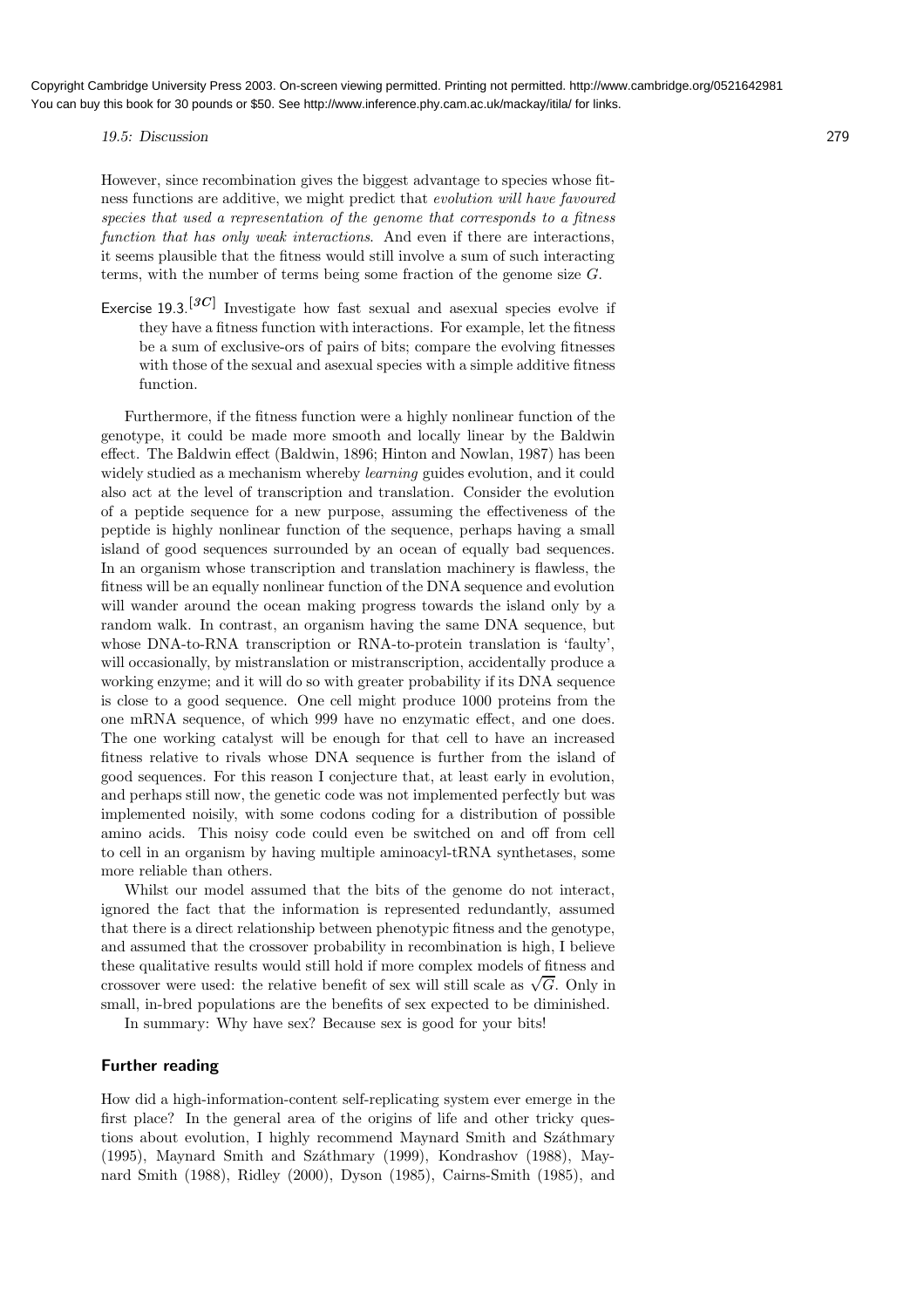280 19 — Why have Sex? Information Acquisition and Evolution

Hopfield (1978).

# ▶ 19.6 Further exercises

Exercise 19.4.<sup>[3]</sup> How good must the error-correcting machinery in DNA replication be, given that mammals have not all died out long ago? Estimate the probability of nucleotide substitution, per cell division. [See Appendix C.4.]

Exercise 19.5.<sup>[4]</sup> Given that DNA replication is achieved by bumbling Brownian motion and ordinary thermodynamics in a biochemical porridge at a temperature of 35 C, it's astonishing that the error-rate of DNA replication is about  $10^{-9}$  per replicated nucleotide. How can this reliability be achieved. given that the energetic difference between a correct base-pairing and an incorrect one is only one or two hydrogen bonds and the thermal energy  $kT$  is only about a factor of four smaller than the free energy associated with a hydrogen bond? If ordinary thermodynamics is what favours correct base-pairing, surely the frequency of incorrect base-pairing should be about

$$
f = \exp(-\frac{\Delta E}{kT}),\tag{19.21}
$$

where  $\Delta E$  is the free energy difference, i.e., an error frequency of  $f \simeq 10^{-4}$ ? How has DNA replication cheated thermodynamics?

The situation is equally perplexing in the case of protein synthesis, which translates an mRNA sequence into a polypeptide in accordance with the genetic code. Two specific chemical reactions are protected against errors: the binding of tRNA molecules to amino acids, and the production of the polypeptide in the ribosome, which, like DNA replication, involves base-pairing. Again, the fidelity is high (an error rate of about  $10^{-4}$ ), and this fidelity can't be caused by the energy of the 'correct' final state being especially low – the correct polypeptide sequence is not expected to be significantly lower in energy than any other sequence. How do cells perform error correction? (See Hopfield (1974), Hopfield (1980)).

Exercise 19.6.<sup>[2]</sup> While the genome acquires information through natural selection at a rate of a few bits per generation, your brain acquires information at a greater rate.

Estimate at what rate new information can be stored in long term memory by your brain. Think of learning the words of a new language, for example.

## ▶ 19.7 Solutions

Solution to exercise 19.1 (p.275). For small enough N, whilst the average fitness of the population increases, some unlucky bits become frozen into the bad state. (These bad genes are sometimes known as hitchhikers.) The homogeneity assumption breaks down. Eventually, all individuals have identical genotypes that are mainly 1-bits, but contain some 0-bits too. The smaller the population, the greater the number of frozen 0-bits is expected to be. How small can the population size  $N$  be if the theory of sex is accurate?

We find experimentally that the theory based on assuming homogeneity only fits poorly if the population size N is smaller than  $\sim \sqrt{G}$ . If N is significantly smaller than  $\sqrt{G}$ , information cannot possibly be acquired at a rate as big as  $\sqrt{G}$ , since the information content of the Blind Watchmaker's decisions cannot be any greater than  $2N$  bits per generation, this being the number of bits required to specify which of the 2N children get to reproduce. Baum et al.